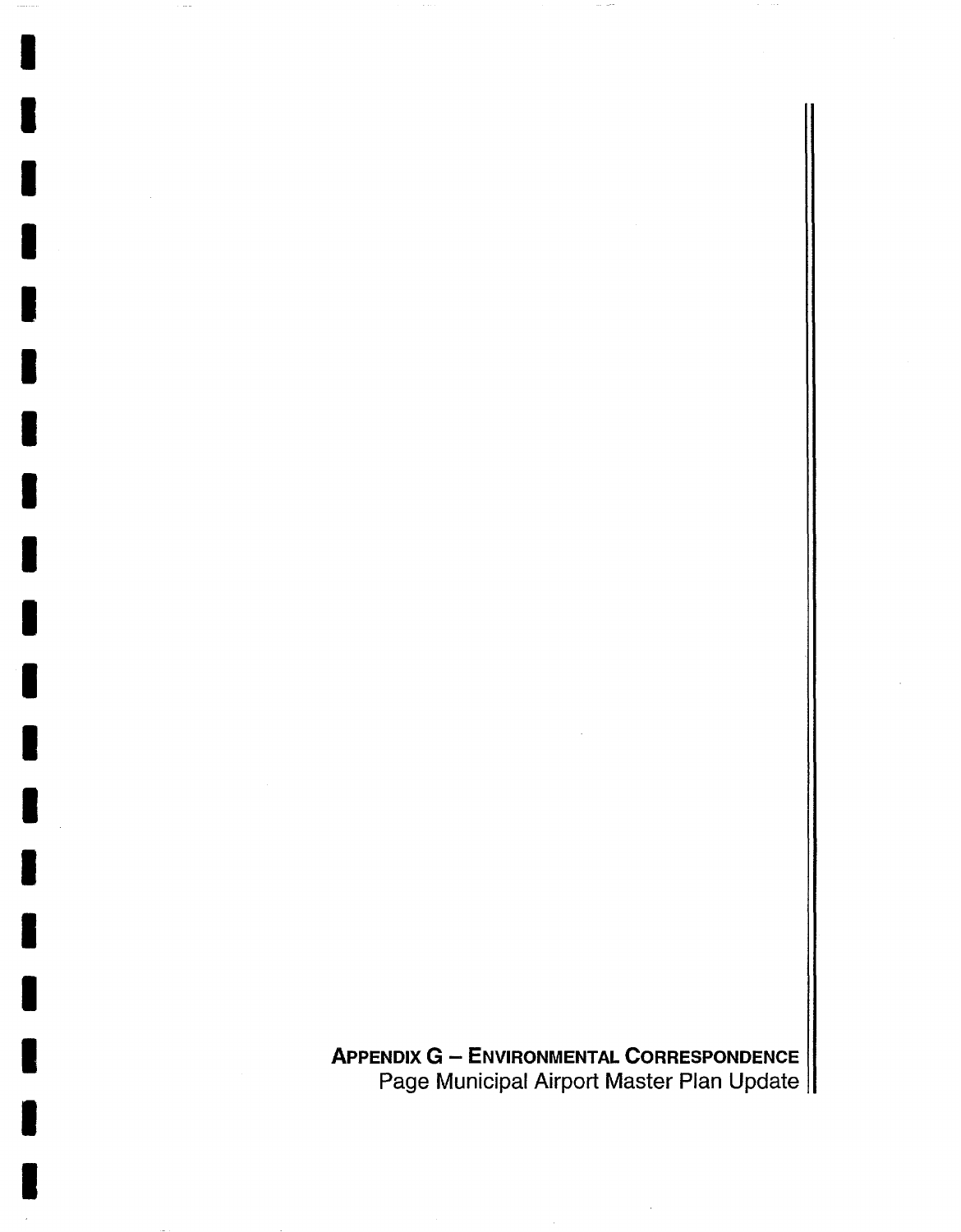## Appendix G - Description

I

I

I

I

I

I

I

I

I

I

I

I

I

I

I

I

I

I

I

This appendix contains copies of the environmental correspondence received regarding the proposed development presented in the Airport Master Plan Update.

 $\bar{z}$ 

 $\mathcal{L}$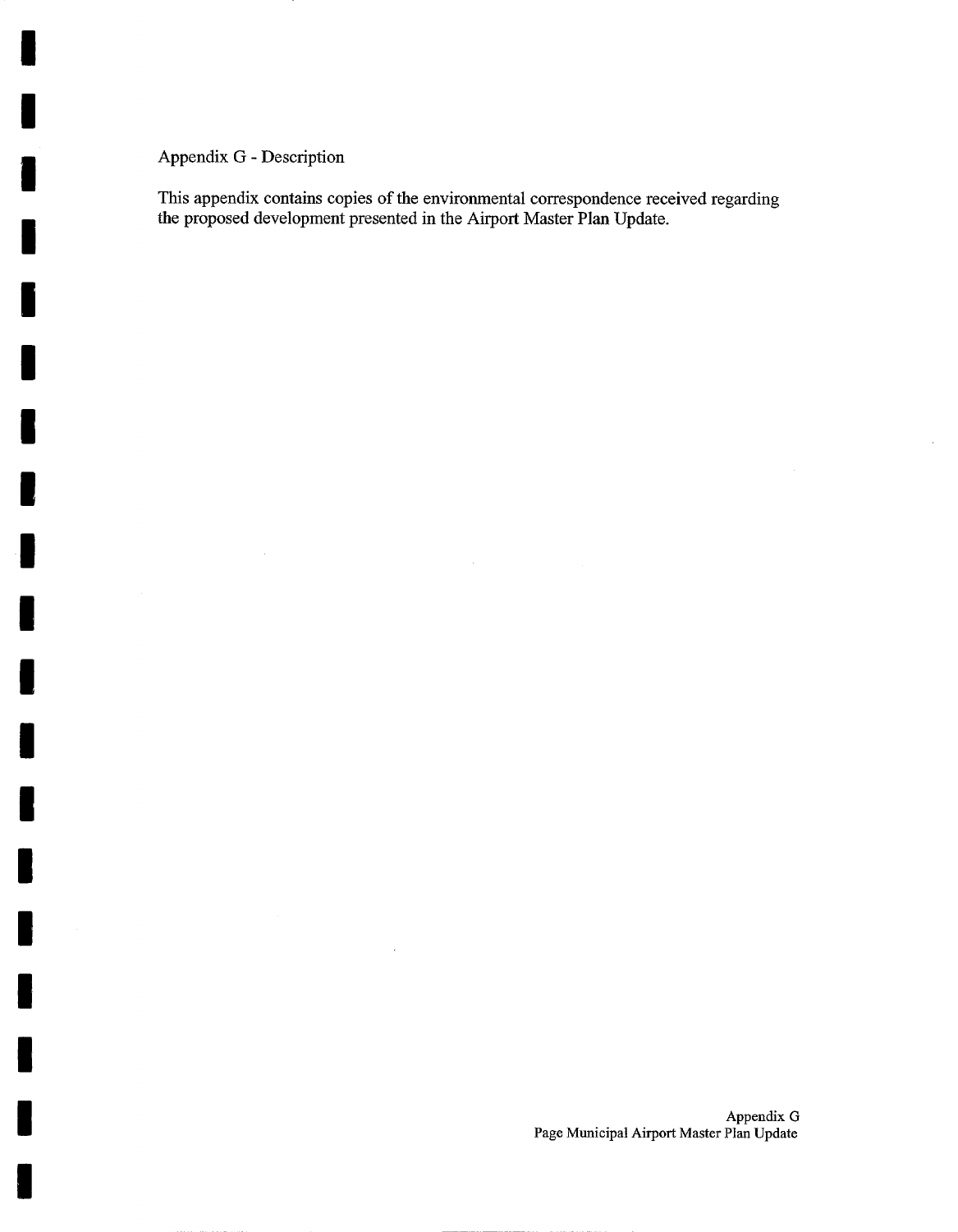

**I** 

**I** 

**I** 

**I** 

**I** 

**I** 

**I** 

**I** 

**I** 

**I** 

**I** 

**I** 

**I** 

**I** 

**1** 

**I** 

**United States Department of the Interior**  BUREAU OF INDIAN *AFFAIRS* 

> **Navajo Regional Office P.O. Box 1060 Gallup, New Mexico 87305-1060**



IN REPLY REFER **TO:** 

## MC:500 **Environmental Services**

Mrs. Wendy M. Renier Stantec Consulting, Inc.  $8211$  South  $28<sup>th</sup>$  Street Phoenix, Arizona 85044-5355 **AUG 2 2 2OOO** 

Dear Mrs. Renier:

The Navajo Regional Office, Branch of Environmental Services, is in receipt of your letter of May 26, 2000. The letter, with attachments, addresses the Page Municipal Master Plan Update (EA-00- 081). We understand the Page Municipal Master Plan Update has a 20- year planning period, and a draft environmental assessment (EA) document is proposed for the project. Enclosed for your reference are sources for natural resource information, consultation guidelines, and EA format used by the Navajo Regional Office (NRO). We request a draft and final copy of the EA, and your determination of impact (FONSI) for our file.

It is hoped that your proposed environmental document is well-written; provides a useful picture of the purpose and need of the project; selects a preferred alternative from a reasonable range of action alternatives; describes the existing conditions in the affected environment; comprehensively evaluates the potential environmental impacts; and prescribes mitigation measures for each impact.

We appreciate your initial inquiry. Should you require additional information, please, contact Mr. Leonard Robbins, Navajo Regional NEPA Coordinator, at (505) 863-8286.

Sincerely,

Regional Director, Navajo

CC: Richard Jentzsch, City of Page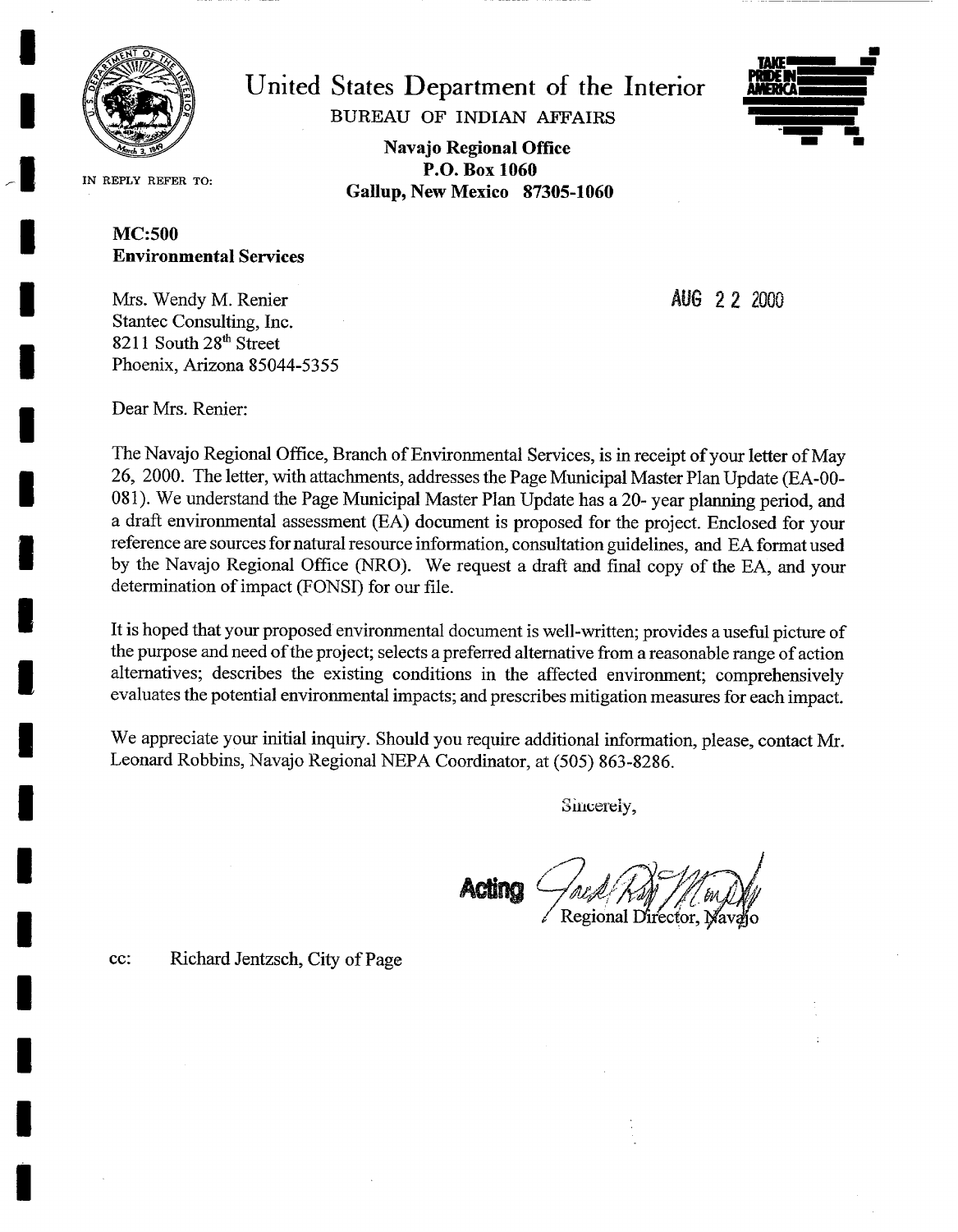

**I** 

**I** 

**I** 

**I** 

**I** 

**i** 

**I** 

**I** 

**I** 

**I** 

**l** 

**I** 

I

**I** 

**I** 

**I** 

**I** 

**United States Department of the Interior**  U.S. Fish and Wildlife Service 2321 West Royal Palm Road, Suite 103 Phoenix, Arizona 85021-4951 Telephone: (602) 640-2720 FAX: (602) 640-2730



In Reply Refer To: AESO/SE 2-21-00-1-284 June 1, 2000

JUN 05 220

Ms. Wendy M. Renier Project Manager Stantec Consulting Inc. 8211 South  $48<sup>th</sup>$  Street Phoenix, Arizona 85044-5355

RE: Airport Master Plan for City of Page

Dear Ms. Renier:

This letter responds to your May 26, 2000, request for an inventory of threatened or endangered species, or those that are proposed to be listed as such under the Endangered Species Act of 1973, as amended (Act), which may potentially occur in your project area (Coconino County). The enclosed list may include candidate species as well. We hope the enclosed county list of species will be helpful. In future communications regarding this project, please refer to consultation number 2-21-00-I-284.

The enclosed list of the endangered, threatened, proposed, and candidate species includes all those potentially occurring anywhere in the county, or counties, where your project occurs. Please note that your project area may not necessarily include all or any of these species. The information provided includes general descriptions, habitat requirements, and other information for each species on the list. Also on the enclosed list is the Code of Federal Regulations (CFR) citation for each list and is available at most public libraries. This information should assist you in determining which species may or may not occur within your project area. Site-specific surveys could also be helpful and may be needed to verify the presence or absence of a species or its habitat as required for the evaluation of proposed project-related impacts.

Endangered and threatened species are protected by Federal law and must be considered prior to project development. If the action agency determines that listed species or critical habitat may be adversely affected by a federally funded, permitted, or authorized activity, the action agency must request formal consultation with the Service. If the action agency determines that the planned action may jeopardize a proposed species or destroy or adversely modify proposed critical habitat, the action agency must enter into a section 7 conference with the Service. Candidate species are those which are being considered for addition to the list of threatened or endangered species. Candidate species are those for which there is sufficient information to support a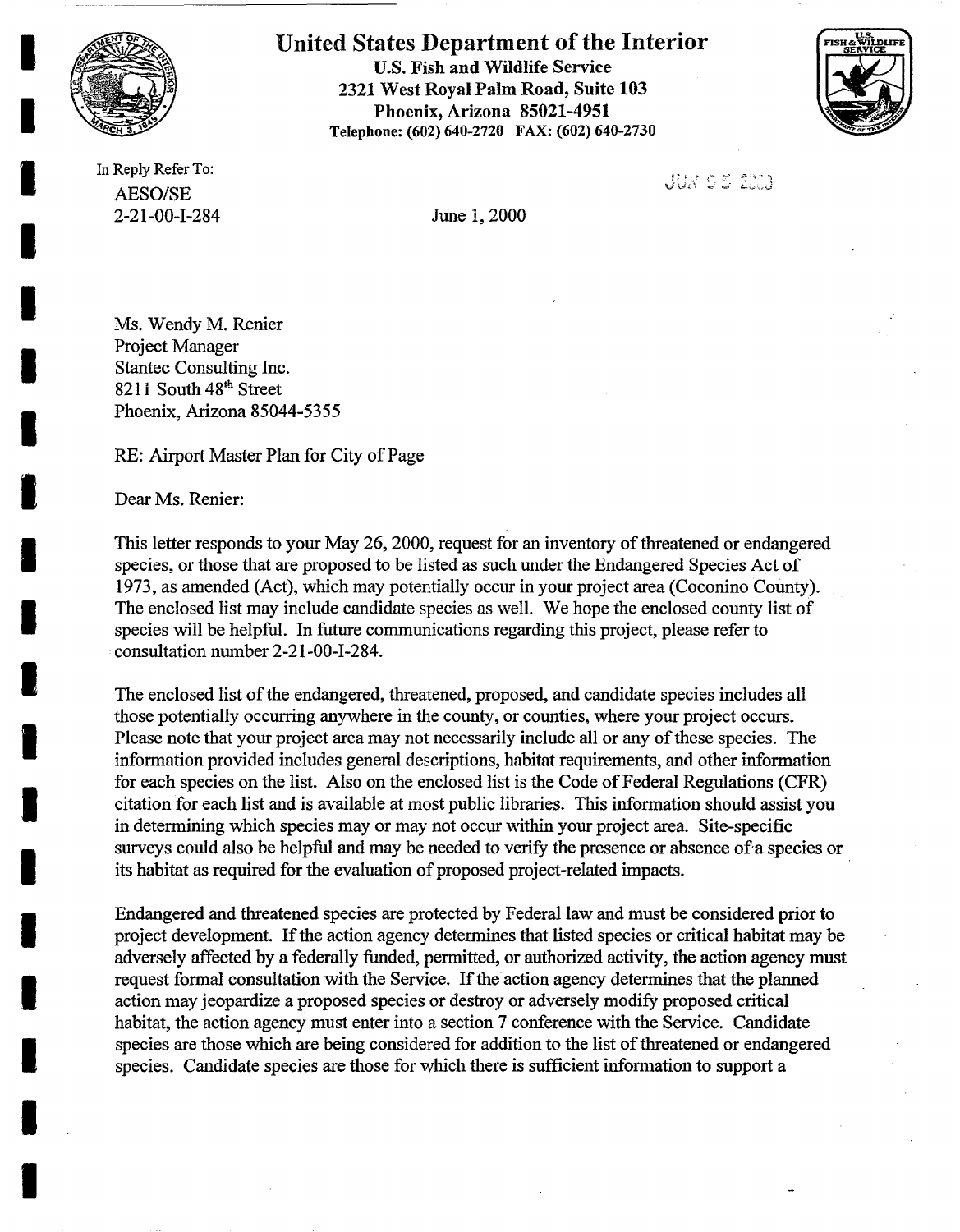proposal for listing. Although candidate species have no legal protection under the Act, we recommend that they be considered in the planning process in the event that they become listed or proposed for listing prior to project completion.

If any proposed action occurs in or near areas with trees and shrubs growing along watercourses, known as riparian habitat, the Service recommends the protection of these areas. Riparian areas are critical to biological community diversity and provide linear corridors important to migratory species. In addition, if the project will result in the deposition of dredged or fill materials into waterways or excavation in waterways, we recommend you contact the Army Corps of Engineers which regulates these activities under Section 404 of the Clean Water Act.

The State of Arizona protects some plant and animal species not protected by Federal law. We recommend you contact the Arizona Game and Fish Department and the Arizona Department of Agriculture for State-listed or sensitive species in your project area.

The Service appreciates your efforts to identify and avoid impacts to listed and sensitive species in your project area. If we may be of further assistance, please feel free to contact Tom Gatz.

Sincerely,

Jacqueline Hanson)<br>David L. Harlow Field Supervisor

Enclosure

I

I

I

I

I

I

I

I

I

I

I

I

I

I

I

I

I

I

I

cc: John Kennedy, Habitat Branch, Arizona Game and Fish Department, Phoenix, AZ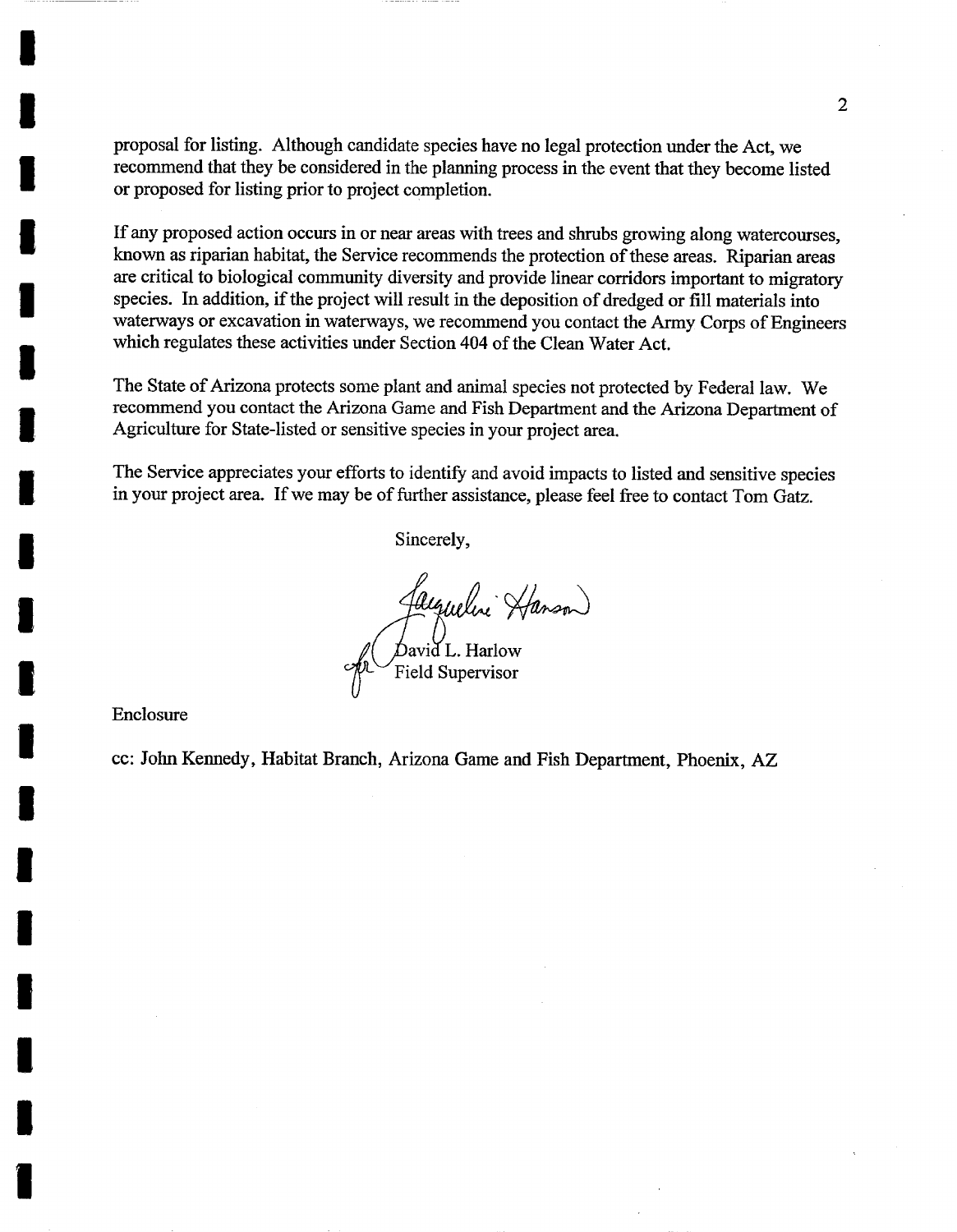LISTED, PROPOSED, AND CANDIDATE SPECIES FOR THE FOLLOWING COUNTY: **05/17•2000** 

**COCONINO** 

# **1) LmSTED TOTAL= 15**

**I** 

**I** 

**I** 

**I** 

**I** 

**I** 

**I** 

**I** 

**I** 

**I** 

**I** 

**I** 

**I** 

**I** 

**I** 

**I** 

**I** 

**I** 

**I** 

NAME: BRADY PINCUSHION CACTUS *PEDIOCACTUS BRADY!* 

STATUS: ENDANGERED CRITICAL HAB No RECOVERY PLAN: Yes CFR: 44 FR 61784, 10-26-1979 DESCRIPTION: SMALL, SEMI-GLOBOSE CACTUS, 2.4 INCHES TALLAND 2 INCHES IN DIAMETER. SPINES ARE WHITE OR YELLOWISH-TAN. THE SPINE CLUSTERS 1-2 CENTRAL SPINES & 14-15 SPREADING RADIAL SPINES. ELEVATION FLOWER: STRAW YELLOW PRODUCED AT TOP OF THE STEM RANGE: 3850-4500 FT.

COUNTIES: COCONINO

HABITAT: BENCHES & TERRACES IN NAVAJO DESERT NEAR MARBLE GORGE.

SUBSTRATE IS KAIBAB LIMESTONE CHIPS OVER MOENKOPI SHALE AND SANDSTONE SOIL. PLANT COMMUNITY DOMINATED BY SHADSCALE (ATRIPLEX CONFERTIFOLIA), SNAKEWEED (GUTEIERREZIA SAROTHRAE), MORMON TEA (EPHEDRA VIRIDIS), AND DESERT TRUMPET (ERIOGONUM INFLATUM). PROTECTED BY CITES AND ARIZONA NATIVE PLANT LAW.

NAME: NAVAJO SEDGE *CAREX SPECUICOLA* 

STATUS: THREATENED CRITICAL HAB Yes RECOVERY PLAN: Yes CFR: 50 CFR 19373, 5-8-85 DESCRIPTION: PERENNIAL FORB WITH TRIANGULAR STEMS, ELONGATED RHIZOMES. FLOWER: WHITE JUNE AND JULY

> ELEVATION RANGE: 5700-6000 FT.

COUNTIES: COCONINO, NAVAJO, APACHE

HABITAT: SILTY SOILS AT SHADY SEEPS AND SPRINGS

DESIGNATED CRITICAL HABITAT IS ON THE NAVAJO NATION NEAR INSCRIPTION HOUSE RUINS. FOUND AT SEEP SPRINGS ON VERTICAL CLIFFS OF PINK-RED NAVAJO SANDSTONE.

**NAME: SAN FRANCISCO PEAKS GROUNDSEL** *SENECIO FRANCISCANUS* 

STATUS: THREATENED CRITICAL HAB Yes RECOVERY PLAN: Yes CFR: 48 FR 52743, 11-22-1983 DESCRIPTION: MEMBER OF SUNFLOWER FAMILY, DWARF ALPINE SPECIES 1.2-4 INCHES TALL. LEAVES DEEPLY LOBED. FLOWERS: 0.5 INCH DIAMETER 1- 6 YELLOW-GOLD FLOWERS. ELEVATION

RANGE: t0900+ FT.

COUNTIES: COCONINO

HABITAT: ALPINE TUNDRA

DESIGNATED CRITICAL HABITAT IS SAN FRANCISCO PEAKS. FOUND ABOVE SPRUCE-FIR AND PINE FORESTS ON TALUS SLOPES.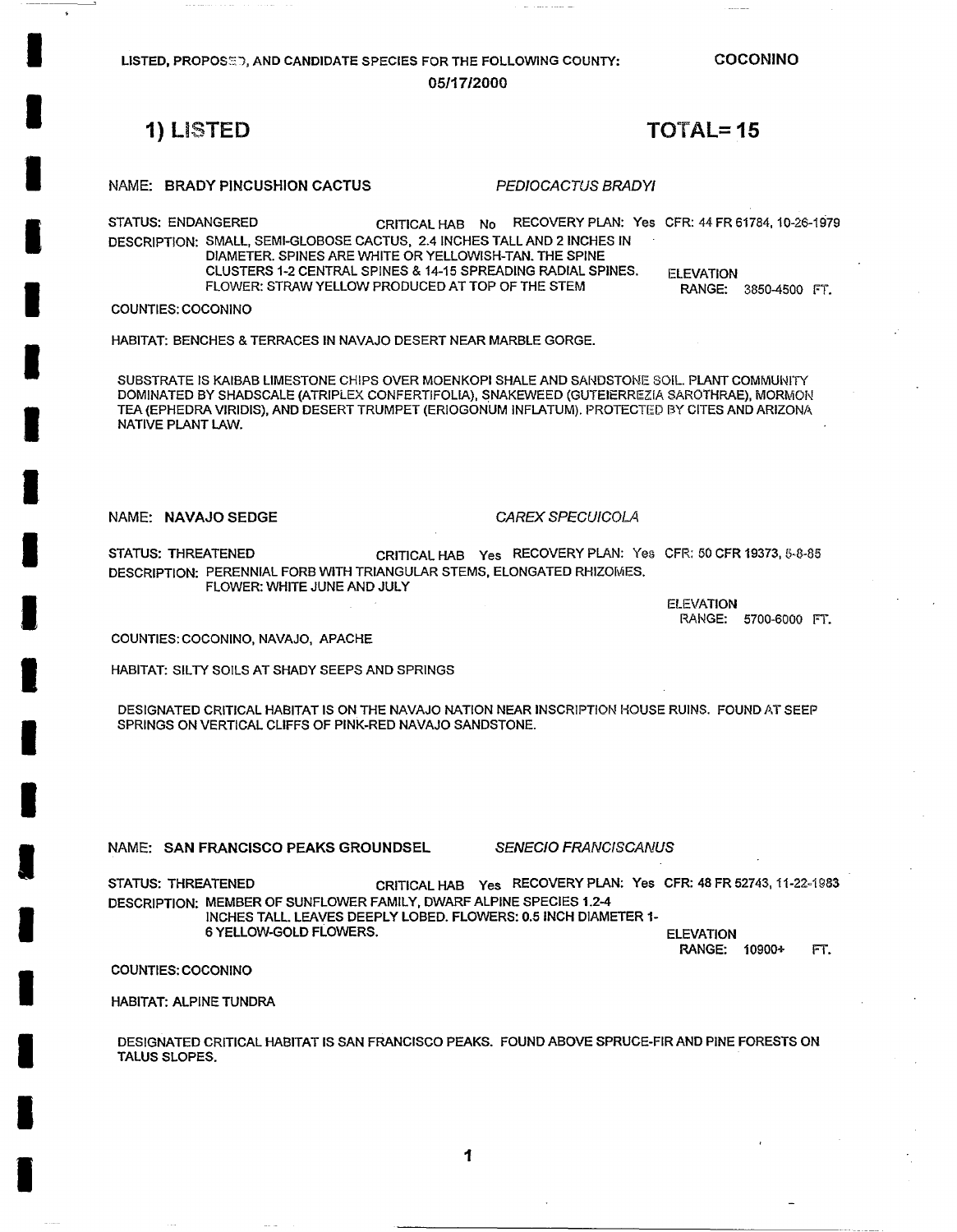# LISTED, PROPOSED, AND CANDIDATE SPECIES FOR THE FOLLOWING **COUNTY:**

**COCONINO** 

### **05117/2000**

### NAME: SENTRY MILK-VETCH *ASTRAGALUS CREMNOPHYLAX VAR CREMNOPHYLA*

STATUS: ENDANGERED CRITICAL HAB No RECOVERY PLAN: No CFR: 55 FR 50184, 12-5-1990 DESCRIPTION: < 1 INCH HIGH FORMING A MAT 1-10 INCHES IN DIAMETER. FLOWERS: PALE PURPLE APRIL TO MAY

> **ELEVATION** RANGE: >4000 FT.

### COUNTIES: COCONINO

HABITAT: PINYON-JUNIPER-CLIFFROSE ON A WHITE LAYER OF LIMESTONE

GROWS ON KAIBAB LIMESTONE WITH LITTLE SOIL IN AN UNSHADED OPENING IN PINYON-JUNIPER. POSSIBLY MORE POPULATIONS TO BE FOUND ON SOUTH RIM OF GRAND CANYON AND EAST RIM OF MARBLE GORGE.

 $\mathcal{L}_{\mathcal{L}}$ 

NAME: SILER PINCUSHION CACTUS *PEDIOCACTUS SILERI* 

STATUS: THREATENED CRITICAL HAB No RECOVERY PLAN: Yes CFR: 44 FR 61786, 11-26-1979 DESCRIPTION: SMALL SOLITARY OR CLUSTERED CACTUS GLOBOSE SHAPED ABOUT 5 INCHES TALL AND 3-4 INCHES IIN DIAMETER. FLOWERS: YELLOW WITH MAROON VEINS ELEVATION

RANGE: 2800-5400 FT.

COUNTIES: MOHAVE COCONINO

HABITAT: DESERTSCRUB TRANSITIONAL AREAS OF NAVAJOAN, SAGEBRUSH AND MOHAVE DESERTS

GROWS ON GYPSIFEROUS CLAY AND SANDY SOILS OF MOENKOPI FORMATION.

### NAME: WELSHS MILKWEED *ASCLEPIAS WELSHII*

STATUS: THREATENED CRITICAL HAB Yes RECOVERY PLAN: Yes CFR: 52 FR 41435, 10-28-1987 DESCRIPTION: MILKWEED FAMILY (ASCLEPIADACEAE), RHIZOMATOUS, HERBACEOUS PERENNIAL, 10-40 INCHES TALL WITH LARGE OVAL LEAVES. FLOWERS: CREAM COLORED, ROSE TINGED IN CENTER. ELEVATION

RANGE: VARIES FT.

COUNTIES: COCONINO

HABITAT: OPEN STABILIZED DESERTSCRUB DUNES AND LEE SIDE OF ACTIVE DUNES

DESIGNATED CRITICAL HABITAT IS IN UTAH.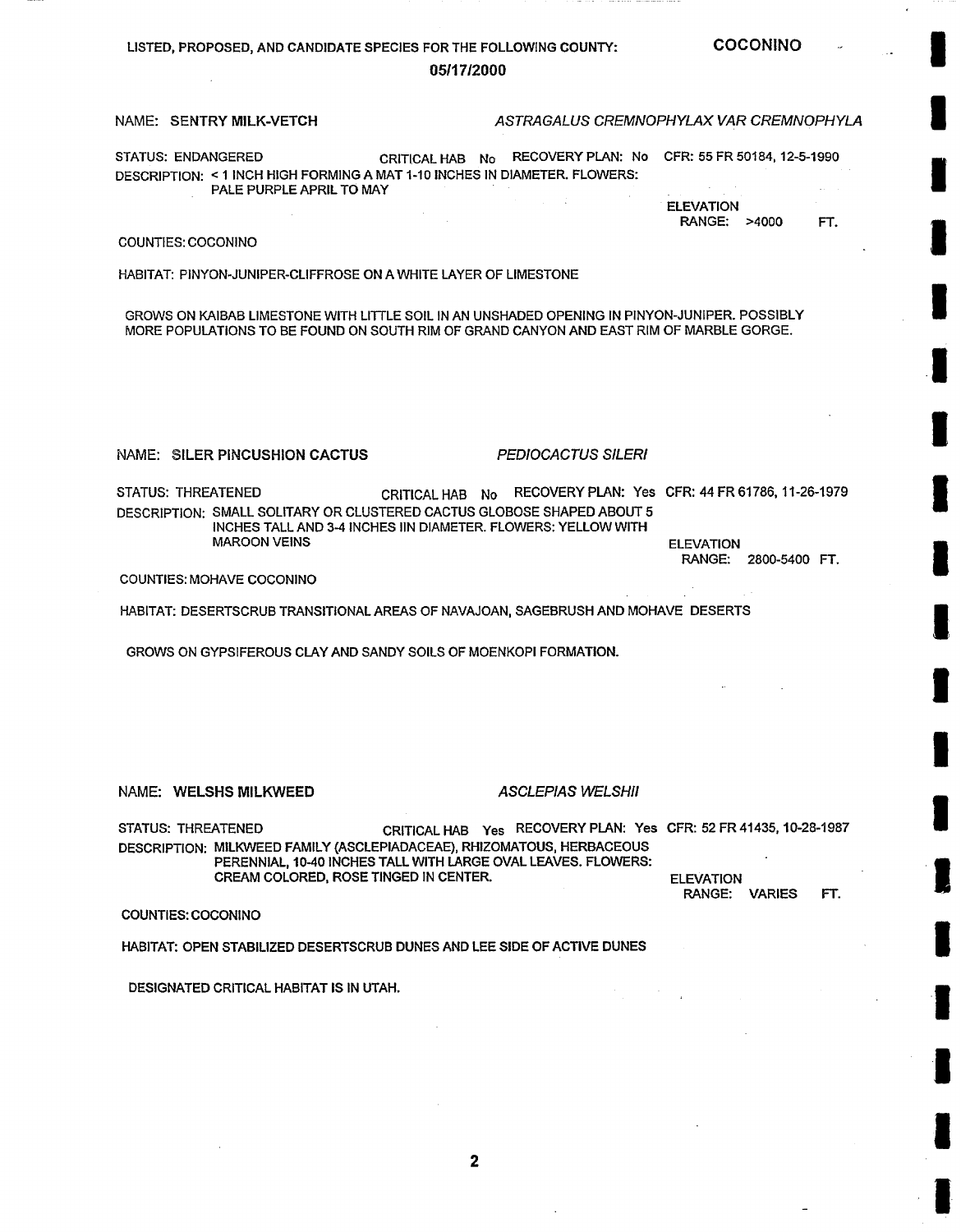## LISTED, PROPOSED, AND CANDIDATE SPECIES FOR THE FOLLOWING **COUNTY:**  05117•2000

NAME: KANAB AMBERSNAIL *OXYL OMA HA YDEN! KANABENSI~.* 

STATUS: ENDANGERED CRITICAL HAB No RECOVERY PLAN: Yes CFR: 57 FR 13657, 04-17-1992 DESCRIPTION: SMALL 14-19 MM (<0.7 INCH), LIGHT AMBER COLOR, SOMETIMES

GRAYISH-AMBER MOTTLED; RIGHT HANDED SHELL

## COUNTIES: COCONINO

**I** 

**I** 

**I** 

**I** 

**I** 

**I** 

**I** 

**I** 

**I** 

**I** 

**I** 

**I** 

**I** 

**I** 

**I** 

**I** 

**I** 

**I** 

**I** 

HABITAT: TRAVERTINE SEEPS AND SPRINGS IN GRAND CANYON NATIONAL PARK

EXTREMELY GEOGRAPHICALLY ISOLATED. THREE HISTORIC POPULATIONS; TWO REMAINING; ONE ON PRIVATE PROPERTY IN UTAH AND ONE IN GRAND CANYON NATIONAL PARK; SPECIES AFFECTED BY OPERATIONS BY GLEN CANYON DAM. ASSOCIATED WITH WATERCRESS, MONKEY FLOWER, AND OTHER WETLAND VEGETATION.

### NAME: BLACK-FOOTED **FERRET** *MUSTELA NIGRIF'ES*

STATUS: ENDANGERED CRITICAL HAB No RECOVERY PLAN: Yes CFR: 32 FR 4001, 03-11-67 DESCRIPTION: WEASEL-LIKE, YELLOW BUFF COLORATION WITH BLACK FEET, TAIL TIP, AND EYE MASK. IT HAS A BLUNT LIGHT COLORED NOSE AND IS 15-18 INCHES LONG AND TAIL LENGTH IS 5-6 INCHES. ELEVATION

RANGE: <10,500 FT.

• COUNTIES: COCONINO, APACHE, NAVAJO

HABITAT: GRASSLAND PLAINS GENERALLY FOUND IN ASSOCIATION WITH PRAIRIE DOGS

UNSURVEYED PRARIE DOG TOWNS MAY BE OCCUPIED BY FERRETS OR MAY BE APPROPRIATE FOR FUTURE REINTRODUCTION EFFORTS. THE SERVICE DEVELOPED GUIDELINES FOR SURVEYING PRAIRIE DOG TOWNS WHICH ARE AVAILABLE UPON REQUEST. NO POPULATIONS OF THIS SPECIES CURRENTLY KNOWN TO EXIST IN ARIZONA.

NAME: HUMPBACK CHUB *GILA CYPHA* 

STATUS: ENDANGERED CRITICAL HAB Yes RECOVERY PLAN: Yes CFR: 32 FR 4001, 03~I1 ¢I967;59 DESCRIPTION: LARGE (18 INCH) MINNOW FLATTENED HEAD LONG FLESHY SNOUT, LARGE FINS, AND A VERY LARGE HUMP BETWEEN THE HEAD AND THE DORSAL FIN FR 13374, 03-21-t994 ELEVATION

**RANGE:** <4000 FT.

COUNTIES: COCONINO, MOHAVE

HABITAT: LARGE WARM TURBID RIVERS ESPECIALLY CANYON AREAS WITH DEEP FAST WATER

CRITICAL HABITAT IN GRAND CANYON

COCONINO

ELEVATION **RANGE:** 2,900 FT.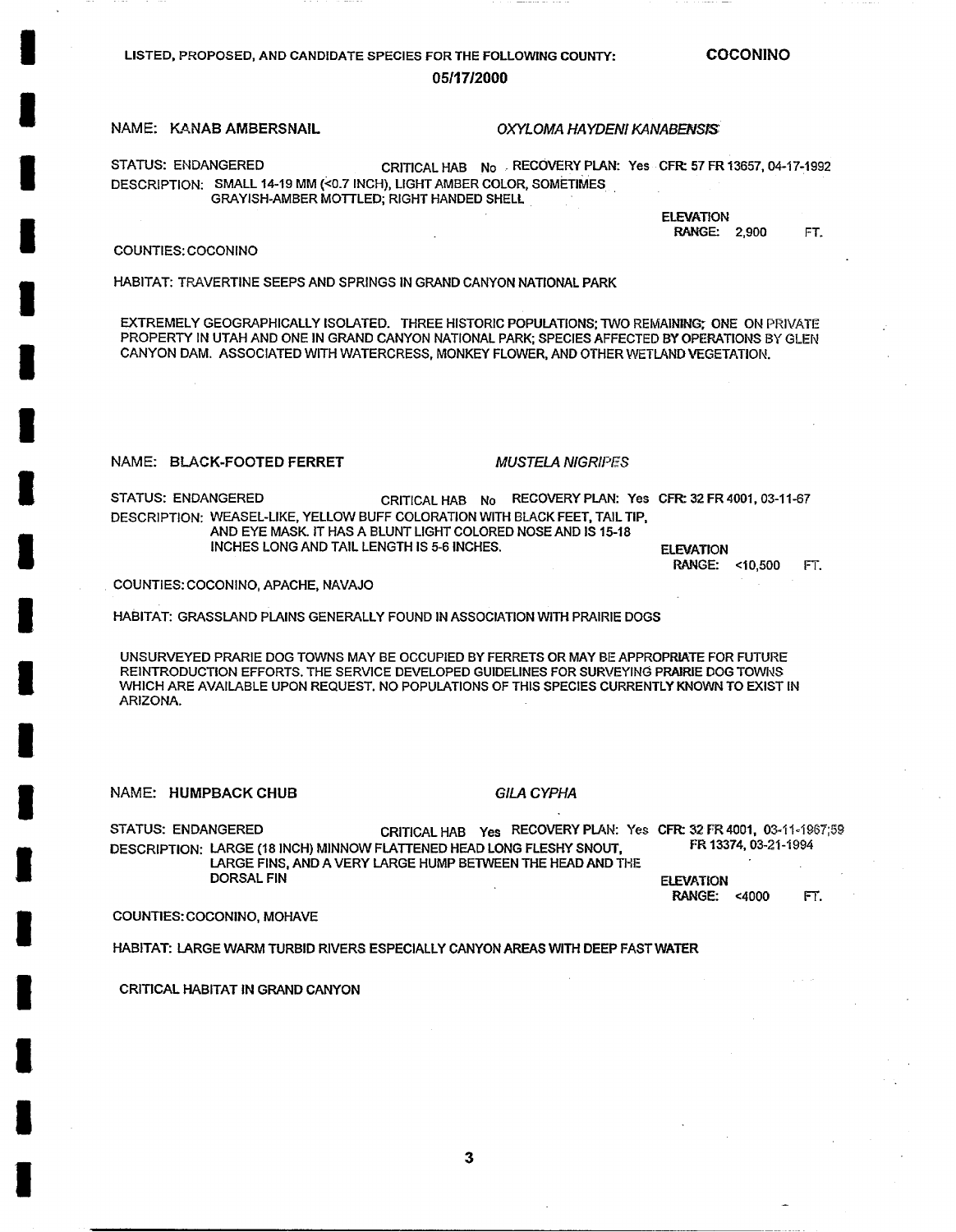## LISTED, PROPOSED, AND CANDIDATE SPECIES FOR THE FOLLOWING COUNTY: **05/17•2000**

**COCONINO** 

**I** 

**I** 

**I** 

**l** 

**I** 

**I** 

**I** 

**u** 

**I** 

**I** 

**I** 

**I** 

**I** 

 $\blacksquare$ 

**I** 

**I** 

**I** 

**I** 

**I** 

### NAME: LITTLE COLORADO SPINEDACE *LEPIDOMEDA VITTATA*

STATUS: THREATENED CRITICAL HAB Yes RECOVERY PLAN: Yes CFR: 52 FR 35054 DESCRIPTION: SMALL (<4 INCHES LONG) SILVERY MINNOW WHICH IS DARKER ON THE BACK THAN THE BELLY

> **ELEVATION RANGE:** 4000-8000 FT.

### COUNTIES: COCONINO, APACHE, NAVAJO

HABITAT: MODERATE TO SMALL STREAMS IN POOLS AND RIFFLES WITH WATER FLOWING OVER GRAVEL AND SILT

CRITICAL HABITAT INCLUDES EIGHTEEN MILES OF EAST CLEAR CREEK, EIGHT MILES OF CHEVELON CREEK, AND FIVE MILES OF NUTRIOSO CREEK

### NAME: RAZORBACK SUCKER *XYRAUCHEN TEXANUS*

STATUS: ENDANGERED CRITICAL HAB Yes RECOVERY PLAN: Yes CFR: 55 FR 21154, 05-22-1990;<br>DESCRIPTION: LABGE (UP TO 3 FEET AND UP TO 16 POUNDS) LONG HIGH SHAPP. 59 FR 13374, 03-21-1994 DESCRIPTION: LARGE (UP TO 3 FEET AND UP TO 16 POUNDS) LONG, HIGH SHARP-EDGED KEEL-LIKE HUMP BEHIND THE HEAD. HEAD FLATTENED ON TOP.

OLIVE-BROWN ABOVE TO YELLOWISH BELOW. **ELEVATION** 

RANGE: <6000 FT.

COUNTIES: GREENLEE, MOHAVE, PINAL, YAVAPAI, YUMA, LA PAZ, MARICOPA (REFUGIA), GILA, COCONINO, GRAHAM

HABITAT: RIVERINE & LACUSTRINE AREAS, GENERALLY NOT IN FAST MOVING WATER AND MAY USE BACKWATERS

SPECIES IS ALSO FOUND IN HORSESHOE RESERVOIR (MARICOPA COUNTY).CRITICAL HABITAT INCLUDES THE 100- YEAR FLOODPLAIN OF THE RIVER THROUGH GRAND CANYON FROM CONFLUENCE WITH PARIA RIVER TO HOOVER DAM; HOOVER DAM TO DAVIS DAM; PARKER DAM TO IMPERIAL DAM. ALSO GILA RIVER FROM AZ/NM BORDER TO COOLIDGE DAM; AND SALT RIVER FROM HWY 60/SR 77 BRIDGE TO ROOSEVELT DAM; VERDE RIVER FROM FS BOUNDARY TO HORSESHOE LAKE.

NAME: BALD EAGLE **ALAFFICIAL IN THE HALIAEETUS LEUCOCEPHALUS** 

STATUS: THREATENED CRITICAL HAB No RECOVERY PLAN: Yes CFR: 60 FR 35999, 07-12-95 DESCRIPTION: LARGE, ADULTS HAVE WHITE HEAD AND TAIL. HEIGHT 28 - 38";

WINGSPAN 66 - 96". 1-4 YRS DARK WITH VARYING DEGREES OF MOTTLED BROWN PLUMAGE. FEET BARE OF FEATHERS. ELEVATION

**RANGE:** VARIES FT.

COUNTIES: YUMA, LA PAZ, MOHAVE, YAVAPAI, MARICOPA, PINAL, COCONINO, NAVAJO, APACHE, SANTA CRUZ, PIMA, GILA, GRAHAM, COCHISE

HABITAT: LARGE TREES OR CLIFFS NEAR WATER (RESERVOIRS, RIVERS AND STREAMS) WITH ABUNDANT PREY

SOME BIRDS ARE NESTING RESIDENTS WHILE A LARGER NUMBER WINTERS ALONG RIVERS AND RESERVOIRS. AN ESTIMATED 200 TO 300 BIRDS WINTER IN ARIZONA. ONCE ENDANGERED (32 FR 4001, 03-11-1967; 43 FR 6233, 02- 14-78) BECAUSE OF REPRODUCTIVE FAILURES FROM PESTICIDE POISONING AND LOSS OF HABITAT, THIS SPECIES WAS DOWN LISTED TO THREATENED ON AUGUST 11, 1995. ILLEGAL SHOOTING, DISTURBANCE, LOSS OF HABITAT CONTINUES TO BE A PROBLEM. SPECIES HAS BEEN PROPOSED FOR DELISTING (64 FR 36454) BUT STILL RECEIVES FULL PROTECTION UNDER ESA.

**4**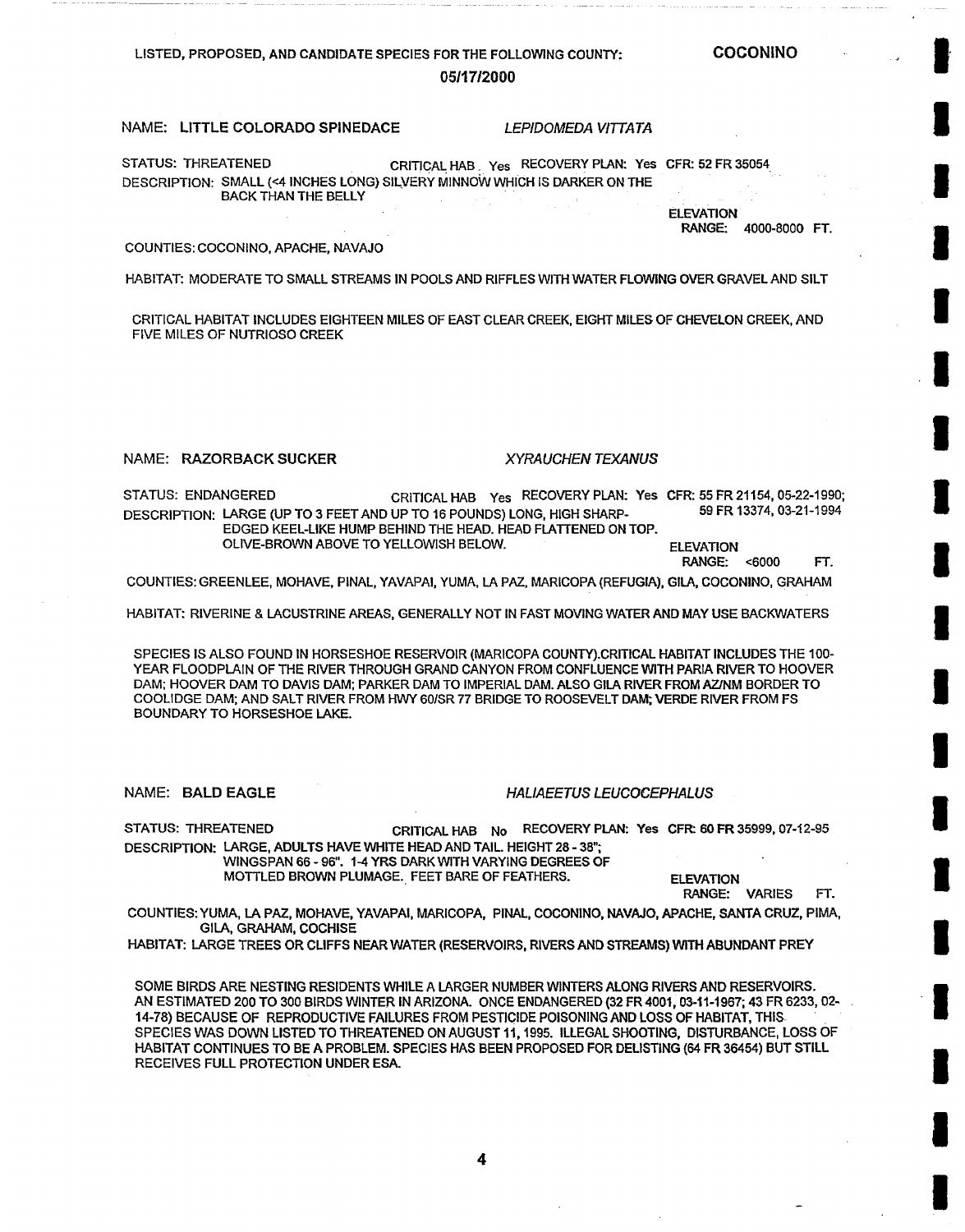## LISTED, PROPOSED, AND CANDIDATE SPECIES FOR THE FOLLOWING COUNTY: 05/t **7•2000**

**COCONINO** 

### NAME: CALIFORNIA CONDOR *GYMNOPS CALIFORNIANUS*

**I** 

**I** 

**I** 

**I** 

**I** 

**I** 

**I** 

**I** 

**I** 

**I** 

**I** 

**I** 

**I** 

**I** 

**I** 

**I** 

**I** 

**I** 

**I** 

STATUS: EXPERIMENTAL/NONESSENTIAL CRITICAL HAB N0 FECOVERY PLAN: Yes CFR: 32 FR 4001; 03-11-67 DESCRIPTION: VERY LARGE VULTURE (47 IN., WINGSPAN TO 9 1/2 FT, WEIGHT TO 22 LBS); ADULT PLUMAGE BLACKISH, IMMATURE MORE BROWNISH; ADULT WING LININGS WHITE, IMMATURE MOTTLED; HEAD & UPPER PARTS OF NECK BARE; YELLOW-ORANGE IN ADULTS, GRAYISH IN IMMATURE. ELEVATION RANGE: VARIES FT.

COUNTIES: MOHAVE, COCONINO, NAVAJO, APACHE

HABITAT: HIGH DESERT CANYONLANDS AND PLATEAUS

LAST WILD CONDOR REPORTED IN ARIZONA IN 1924. RECOVERY PROGRAM HAS REINTRODUCED CONDORS TO NORTHERN ARIZONA, WITH THE FIRST RELEASE (6 BIRDS) IN DECEMBER 1996. RELEASE SITE LOCATED AT THE VERMILLION CLIFFS (COCONINO CO.), WITH AN EXPERIMENTAL/NONESSENTIAL AREA DESIGNATED FOR MOST OF NORTHERN ARIZONA AND SOUTHERN UTAH.

NAME: MEXICAN SPOTTED OWL *STRIX OCCIDENTALIS LUClDA* 

STATUS: THREATENED CRITICAL HAB No RECOVERY PLAN: Yes CFR: 56 FR 14678, 04-11-91 DESCRIPTION: MEDIUM SIZED WITH DARK EYES AND NO EAR TUFTS. BROWNISH AND HEAVILY SPOTTED WITH WHITE OR BEIGE.

# ELEVATION<br>RANGE:

RANGE: 4100-9000 FT.

COUNTIES: MOHAVE, COCONINO, NAVAJO, APACHE, YAVAPAI, GRAHAM, GREENLEE, COCHISE, SANTA CRUZ, PIMA, PINAL, GILA, MARICOPA

HABITAT: NESTS IN CANYONS AND DENSE FORESTS WITH MULTI-LAYERED FOLIAGE STRUCTURE

GENERALLY NESTS IN OLDER FORESTS OF MIXED CONIFER OR PONDERSA PINE/GAMBEL OAK TYPE, IN CANYONS, AND USE VARIETY OF HABITATS FOR FORAGING. SITES WITH COOL MICROCUMATES APPEAR TO BE OF IMPORTANCE OR ARE PREFERED.

NAME: SOUTHWESTERN WILLOW FLYCATCHER *EMPIDONAX TRAILLII EXTIMUS* 

STATUS: ENDANGERED CRITICAL HAB Yes RECOVERY PLAN: No CFR: 60 FR 10694, 02-27-95 DESCRIPTION: SMALL PASSERINE (ABOUT 6") GRAYISH-GREEN BACK AND WINGS, WHITISH THROAT, LIGHT OLIVE-GRAY BREAST AND PALE YELLOWISH

BELLY. TWO WINGBARS VISIBLE. EYE-RING FAINT OR ABSENT. FI EVATION

RANGE: <8500 FT.

COUNTIES: YAVAPAI, GILA, MARICOPA, MOHAVE, COCONINO, NAVAJO, APACHE, PINAL, LA PAZ, GREENLEE, GRAHAM, YUMA, PIMA, COCHISE, SANTA CRUZ

HABITAT: COTTONWOOD/WILLOW & TAMARISK VEGETATION COMMUNITIES ALONG RIVERS & STREAMS

MIGRATORY RIPARIAN OBLIGATE SPECIES THAT OCCUPIES BREEDING HABITAT FROM LATE APRIL TO SEPTEMBER. DISTRIBUTION WITHIN ITS RANGE IS RESTRICTED TO RIPARIAN CORRIDORS. DIFFICULT TO DISTINGUISH FROM OTHER MEMBERS OF THE EMPIDONAX COMPLEX BY SIGHT ALONE. TRAINING SEMINAR REQUIRED FOR THOSE CONDUCTING FLYCATCHER SURVEYS. CRITICAL HABITAT ON PORTIONS OF THE 100-YEAR FLOODPLAIN ON SAN PEDRO AND VERDE RIVERS; WET BEAVER AND WEST CLEAR CREEKS, INCLUDING TAVASCI MARSH AND ISTER FLAT; THE COLORADO RIVER, THE LITTLE COLORADO RIVER, AND THEWEST, EAST, AND SOUTH FORKS OF THE LITTLE COLORADO RIVER, REFERENCE 60 CFR:62 FR 39129, 7/22/97.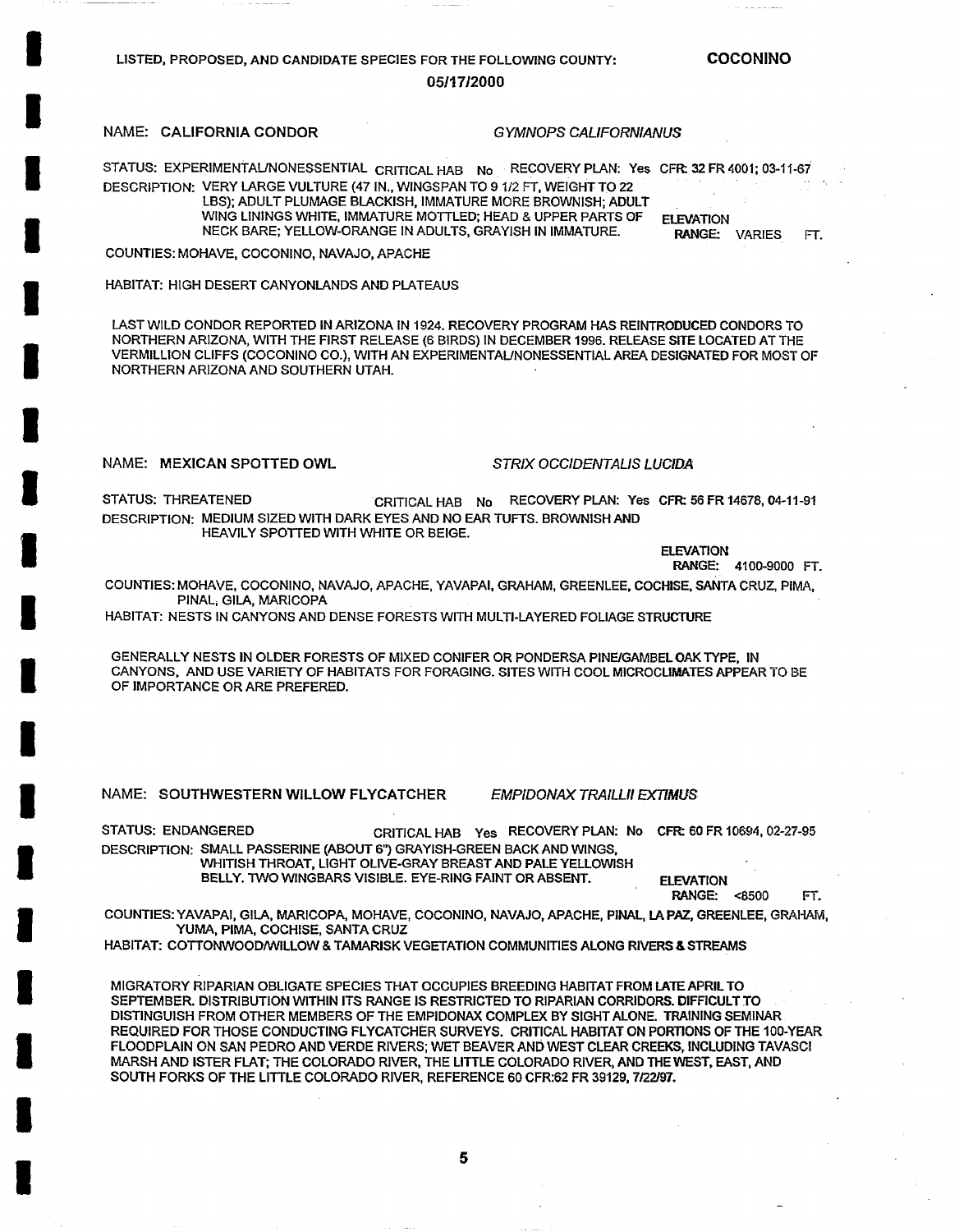**COCONINO** 

**05/17•2000** 

# **3) CANDIDATE TOTAL= 2**

NAME: FICKEISEN PINCUSHION CACTUS *PEDIOCACTUS PEEBLESIANUS FICKEISENIAE* 

STATUS: CANDIDATE CRITICAL HAB No RECOVERY PLAN: No CFR: DESCRIPTION: VERY SMALL (3 INCHES TALL- 1.5 INCHES DIAMETER) UNBRANCHED CACTUS THAT RETREATS INTO GRAVELY SOILS AFTER FLOWERING AND FRUITING. TUBERCLES FORM A SPIRAL PATTERN AROUND PLANT. CENTRAL SPINE 3/8 INCH LONG FLOWERS CREAM/YELLOW

ELEVATION RANGE: 4000-5000 FT.

COUNTIES: COCONINO, MOHAVE

HABITAT: EXPOSED LAYERS OF KAIBAB LIMESTONE ON CANYON MARGINS OR HILLS OF NAVAJOAN DESERT

### **NAME: CHIRICAHUA LEOPARD FROG** *RANA CHIRICAHUENSIS*

STATUS: CANDIDATE CRITICAL HAB No RECOVERY PLAN: No CFR: DESCRIPTION: CREAM COLORED TUBERCULES (spots) ON A DARK BACKGROUND ON THE REAR OF THE THIGH, DORSOLATERAL FOLDS THAT ARE INTERRUPTED AND DEFLECTED MEDIALLY, AND A CALL GIVEN OUT OF ELEVATION

WATER DISTINGUISH THIS SPOTTED FROG FROM OTHER LEOPRD **RANGE:** 3000-8300 FT.

COUNTIES: SANTA CRUZ, APACHE, GILA, PIMA, COCHISE, GREENLEE, GRAHAM, YAVAPAI, COCONINO, NAVAJO

HABITAT: STREAMS, RIVERS, BACKWATERS, PONDS, AND STOCK TANKS THAT ARE FREE FROM INTRODUCED FISH AND BULLFROGS

REQUIRE PERMANENT OR NEARLY PERMANENT WATER SOURCES. POPULATIONS NORTH OF THE GILA RIVER ARE THOUGHT TO BE CLOSELY-RELATED, BUT DISTINCT, UNDESCRIBED SPECIES. SPECIES ALSO FOUND ON FORT HUACHUCA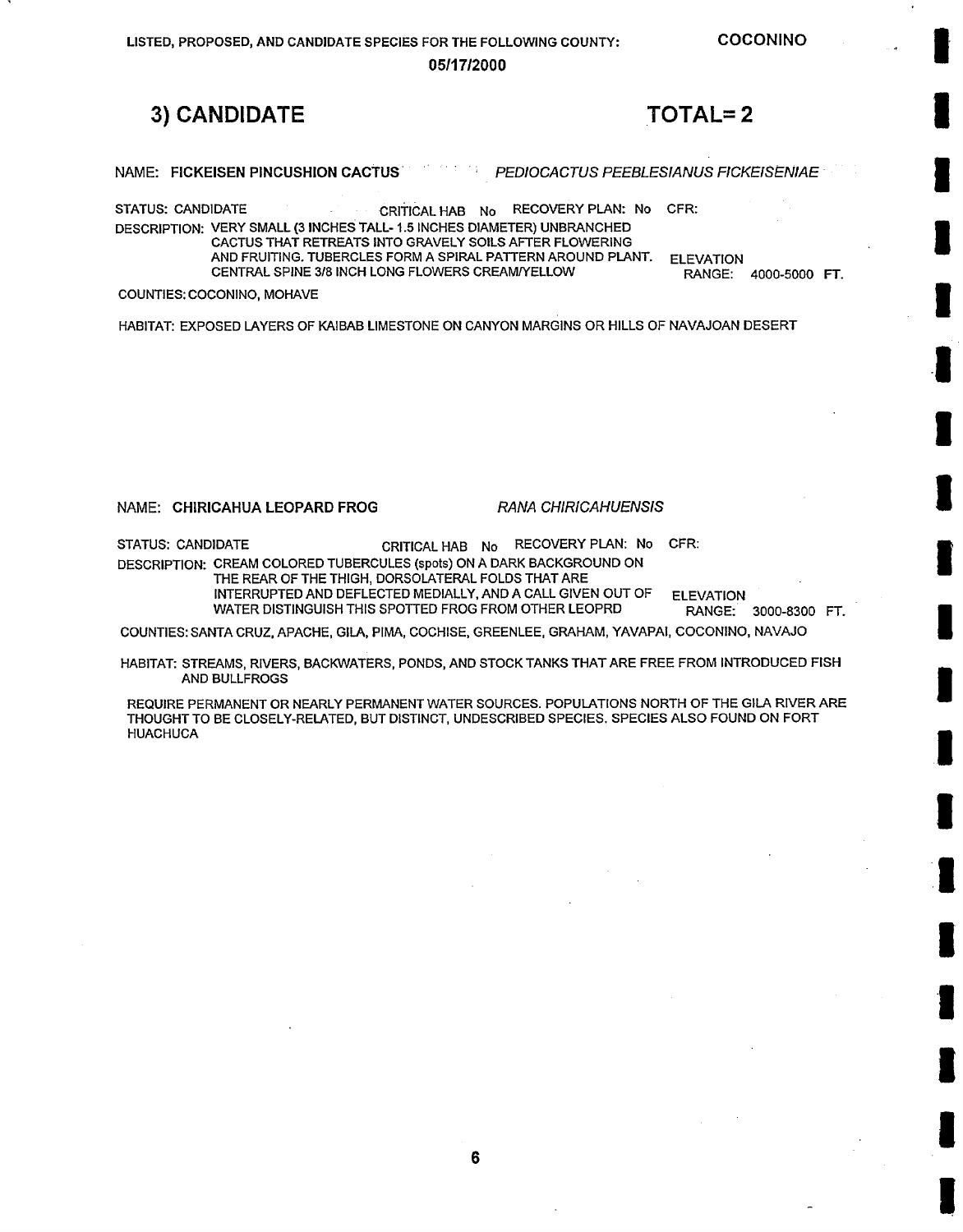LISTED, PROPOSED, AND CANDIDATE SPECIES FOR THE FOLLOWING COUNTY:

COCONINO

RANGE: 5300-7000 FT.

### 05/17/2000

## **CONSERVATION AGREEMENT TOTAL=2**

NAME: ARIZONA BUGBANE *CIMICtFUGA ARIZONICA* 

STATUS: CONSERVATION AGREEMENT CRITICAL HAB No RECOVERY PLAN: No CFR: DESCRIPTION: PERENNIAL HERB IN THE BUTTERCUP FAMILY UP TO 6-7 FEET TALL. SMALL WHITE PETAL-LESS FLOWERS APPEAR IN JULY-AUGUST. FRUIT A FOLLICLE THAT SPLITS OPEN ON ONE SiDE AS IT DRIES. ELEVATION

COUNTIES: COCONINO, GILA

**I** 

**I** 

**I** 

**I** 

**I** 

**I** 

**I** 

**I** 

**I** 

**I** 

**I** 

**I** 

**I** 

**I** 

**I** 

**I** 

**I** 

**I** 

**I** 

HABITAT: MOIST, LOAMY SOIL BETWEEN CONIFEROUS AND RIPARIAN ECOTONES.

RICH, FERTILE SOILS HIGH IN HUMUS CONTENT, DEEP SHADE, AND HIGH HUMIDITY APPEARS TO BE PRIMARY HABITAT REQUIREMENTS FOR THIS SPECIES. CONSERVATION AGREEMENT SIGNED IN JUNE 1999.

NAME: KAIBAB PLAINS **CACTUS** *PEDIOCACTUS PARADINEI* 

STATUS: CONSERVATION AGREEMENT CRITICAL HAB No RECOVERY PLAN: No CFR: DESCRIPTION: SMALL, GREEN, GLOBOSE CACTUS; USUALLY LESS THAN 40 MM TALL WITH HALD OF ITS STEM UNDERGROUND. PLANT DIAMETERS CAN REACH 60-80 MM. 4-6 SPINES PERAEREOLE; FLOWERS ARE 19-25 MM WITH CREAM TO PALE YELLOW PETALS AND PINK MIDRIB.

ELEVATION RANGE: >4,500 FT FT.

COUNTIES: COCONINO

HABITAT: PINYON-JUNIPER WOODLAND, AND SHRUB/GRASSLAND

SPECIES ALSO CALLED PARADINE PLAINS CACTUS. CONSERVATION AGREEMENT BETWEEN THE SERVICE, KAIBAB NATIONAL FOREST, AND BUREAU OF LAND MANAGEMENT FINALIZED IN OCTOBER 1996; SIGNED IN FEBURARY 1998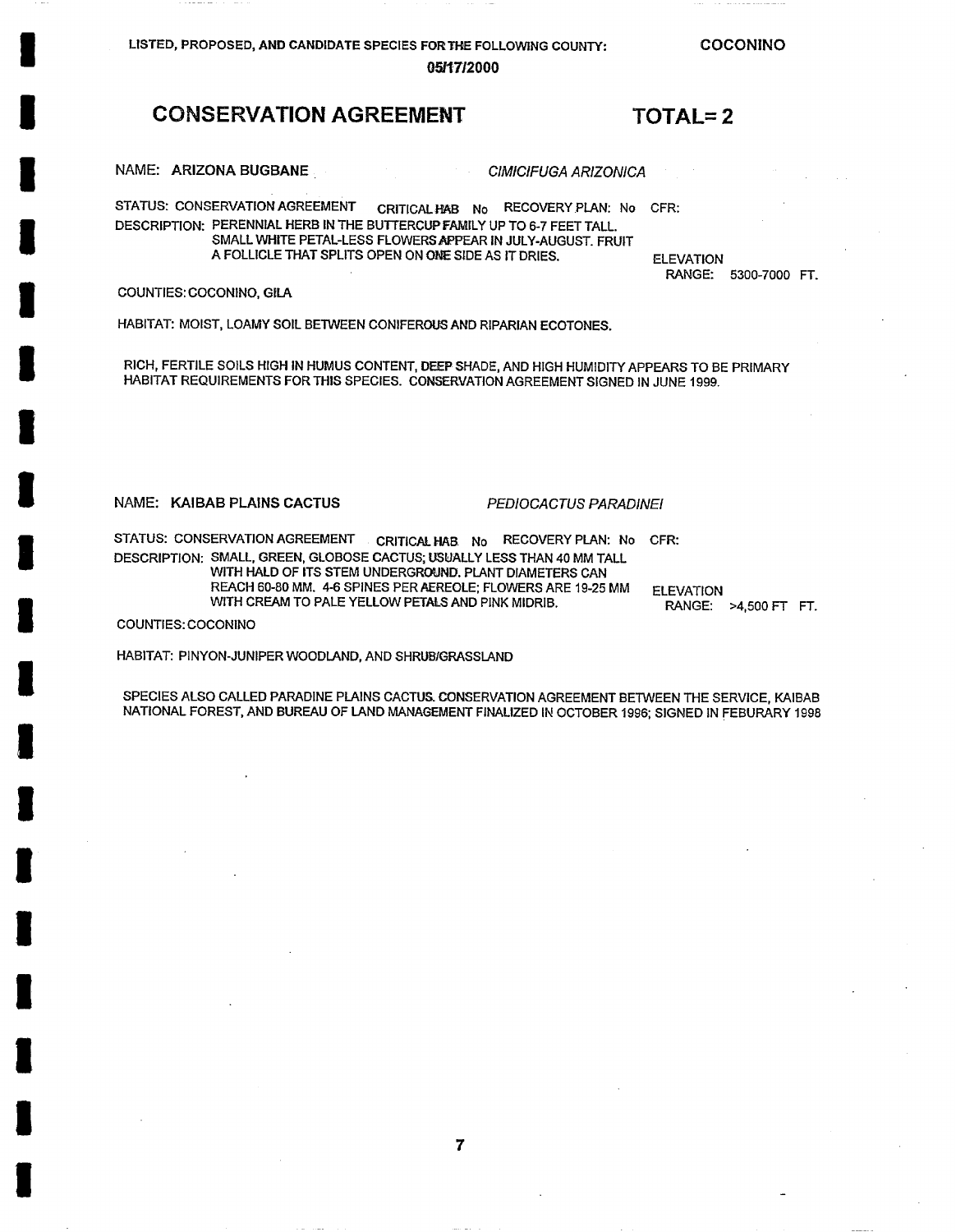**THE STATE OF ARIZONA** 



**GAME AND FISH DEPARTMENT**  2221 WEST GREENWAY ROAD, PHOENIX, AZ 85023-4399

(602) 942-3000 • WWW.AZGFD.COM

GOVERNOR JANE DEE HULL COMMISSIONERS CHAIRMAN. W. HAYS GILSTRAP. PHOENIX DENNIS D. MANNING, ALPINE MICHAEL M. GOLIGHTLY. FLAGSTAFF WILLIAM BERLAT, TUCSON<br>DIRECTOR DUANE L SHROUFE DEPUTY DIRFCTOR

STEVE K. FERRELL



Project Evaluation Program, Habitat Branch Heritage Data Management System (HDMS) Information

Project Description: *Stantec/City* of Page; Airport Master Plan Update Special Status Species Request for City of Page

**o8I~/oo** 

**I** species listed below have been documented in the project vicinity. Status definitions are The Department's HDMS has been accessed and current records indicate that the special status included as an attachment to this form letter.

SCIENTIFIC NAME **ESA USFS BLM WSCA NPL** 

| AMERICAN PEREGRINE FALCON      | FALCO PEREGRINUS ANATUM    | SC     |   | WС |
|--------------------------------|----------------------------|--------|---|----|
| FLANNELMOUTH SUCKER            | CATOSTOMUS LATIPINNIS      | SC.    | S |    |
| NORTHERN LEOPARD FROG          | RANA PIPIENS               |        |   | WC |
| SOUTHWESTERN WILLOW FLYCATCHER | EMPIDONAX TRAILLII EXTIMUS | T . F. |   | WС |

### ICRITICAL HABITAT: None

At this time, the Department's comments are limited to the special status species information rovided above. This *correspondence* does not represent the Department's evaluation of impacts to wildlife or wildlife habitat associated with activities occurring in the subject area.  $\,$ **i** f you have any questions *regarding* this special status species *information,,* please contact imee MacIlroy, Project Evaluation Program Specialist at (602) 789-3593.

**Cc: Rick Miller, Habitat Program Manager, Region II<br>David Harlow, Field Supervisor, AZ Ecological Se** David Harlow, Field Supervisor, AZ Ecological Services, USFWS

GFD # 6-1-00 (02)

Attachment

**I** 

**I** 

**I** COMMON NAME

**EXAMPLE 2008**<br> **Against Again Again** Again Again Again Again Again Again Again Again Again Again Again Again Again Again Again Again Again Again Again Again Again Again Again Again Again Again Again Again Again Again Agai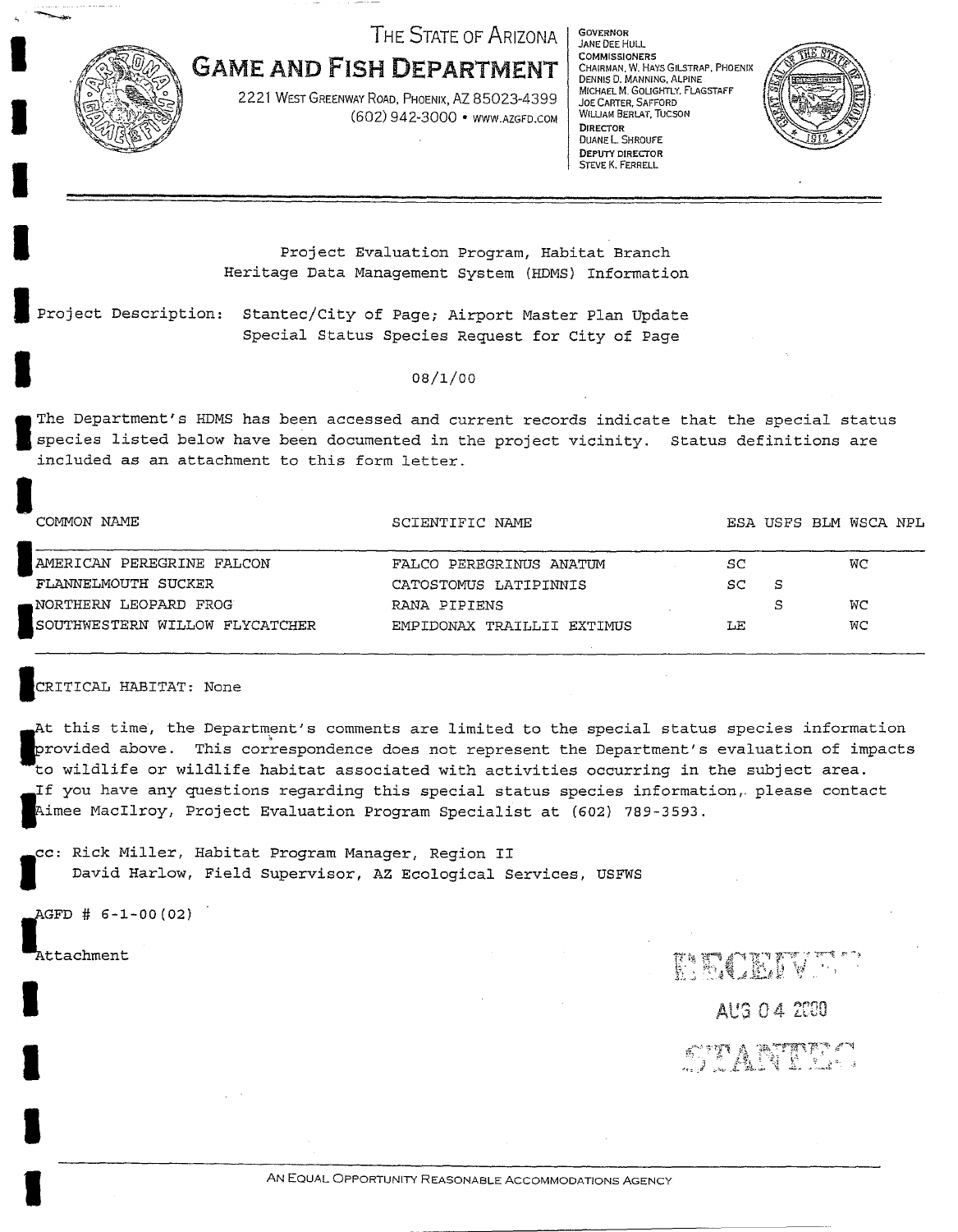

**I** 

**I** 

**I** 

**I** 

**I** 

**I** 

**I** 

**I** 

**I** 

**I** 

**I** 

**I** 

**I** 

**I** 

**I** 

## DEPARTMENT OF THE **ARMY**

LOS ANGELES DISTRICT, CORPS OF ENGINEERS ARIZONA-NEVADA AREA OFFICE 3636 NORTH CENTRAL AVENUE, SUITE 760 PHOENIX, ARIZONA 85012-1936 May 30, 2000

Office of the Chief Regulatory Branch  $MAY \frac{3}{5}$  1 2000

Ms. Wendy M. Renier Stantec Consulting, Inc. 8211 South 48th Street Phoenix, Arizona 85044-5355

**I** File Number: 2000-01286-EHB

Dear Ms. Renier:

It has come to our attention that you are preparing an Airport Master Plan Update for the City of Page's Municipal Airport at (Section 29, T41N, R9E), Page, Coconino County, Arizona.

This activity may require a Department of the Army permit issued under Section 404 of the Clean Water Act. A Section 404 permit is required for the discharge of dredged or fill material into the "waters of the United States," including adjacent wetlands. Examples of activities requiring a permit are placing bank protection, temporary or permanent stock-piling of excavated material, grading roads, grading (including vegetative clearing operations) that involves the filling of low areas or leveling the land, constructing weirs or diversion dikes, constructing approach fills, and discharging dredged or fill material as part of any other activity.

Enclosed you will find a permit application form and a pamphlet that describes our regulatory program. If you have questions, please contact Elizabeth H. Brooks at (602) 640-5385 x 223. Please refer to file number 2000-01286-EHB in your reply.

Sincerely,

Cindy Lester<br>Chief, Arizona Section Regulatory Branch

**I** Enclosure(s)